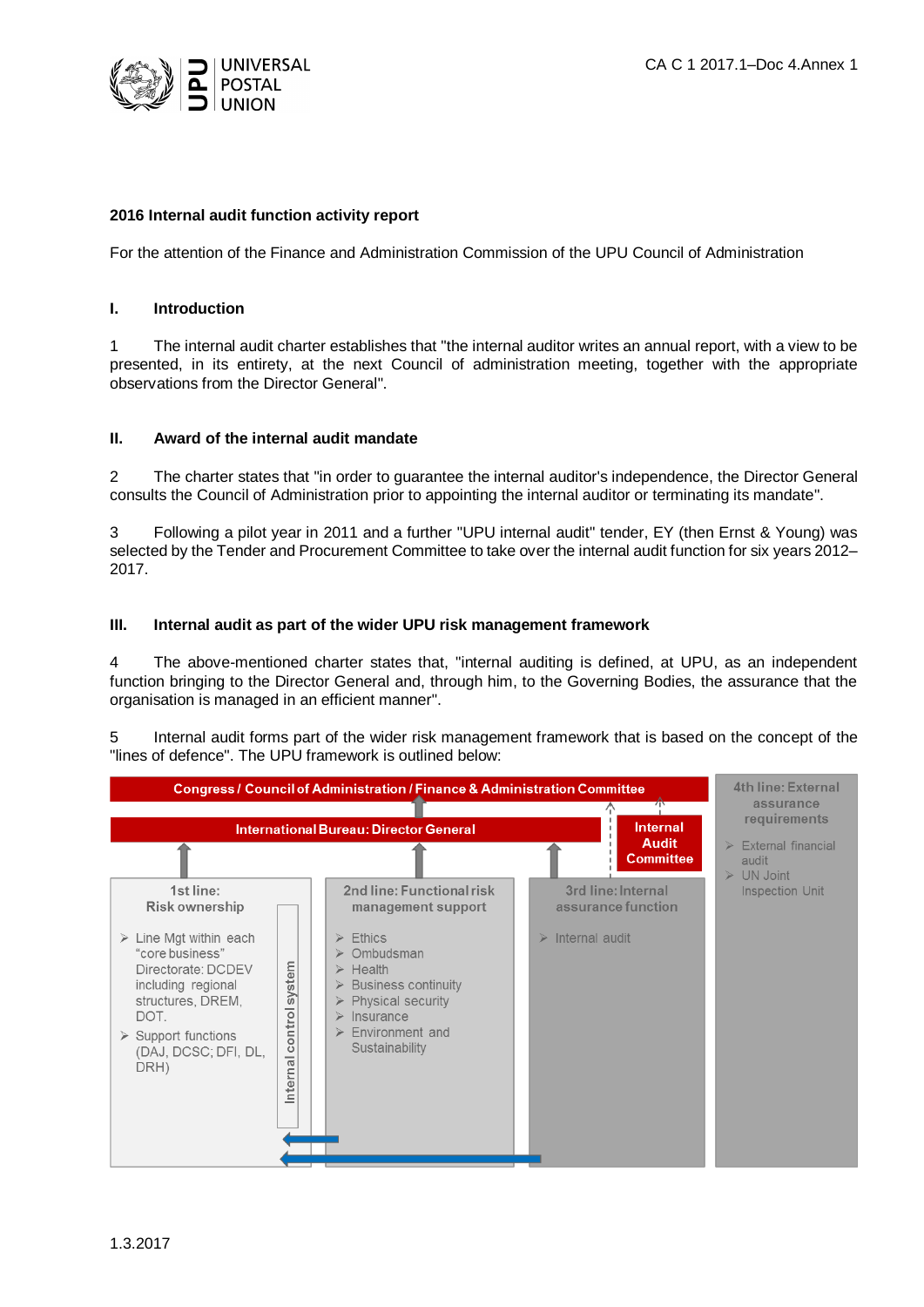# **IV. Rationale for the definition of the 2015 and 2016 internal audit plans**

6 As per good professional practices, and key elements of the Institute of Internal Auditors standards, the outline of both the 2015 and 2016 internal audit plans were defined based on the following major considerations: the UPU strategic framework, the 2015 UPU risk assessment, the organisational structure, as well as specific expectations from the International Bureau

7 Each assignment was subsequently scoped in greater details through additional meetings, and finally approved by the Director General. A scoping memorandum was issued for each assignment. The main objectives of those internal audit assignments were to:

- review the risk drivers;
- identify and discuss Management's actions and responses to the risk drivers;
- identify areas of potential further improvement in Management's actions and responses.

## **V. Conclusions of internal audits performed in 2015–2016**

8 The conclusions of those audits were not designed to underline those well-functioning elements in the internal control system, but rather to draw Management's attention to the relative weaknesses, if any.

9 The findings and recommendations stemming from the internal audits performed have been discussed with the management teams concerned. Those teams share the conclusions and have established action plans with a view to strengthening Management's responses to the risk drivers.

*a Support to UPU International Secretariat – "A risk based approach to the 2016 Congress preparation" Assistance from March to June 2016*

10 The internal audit team supported UPU Senior Management in identifying potential risks in the set-up of the International Secretariat for the Istanbul Congress (September 19–October 7, 2016). There were three objectives for this assignment:

- Identify potential risk scenarios: Assistance in the identification of potential risk scenarios in the context of organizing and holding the UPU Congress in Istanbul.
- Identification of mitigating measures: Assistance in the identification of the measures then in place to mitigate risks.
- Definition of further mitigating measures, if necessary: Where required, assistance in the orientation of further preventative measures.

11 We started the project through a workshop with UPU Senior Management in order to pre-identify the risk scenarios and potential improvement opportunities with regards to the organization of Congress.

- 12 We then facilitated sessions with the Secretaries and Deputy Secretaries in order to:
- Further deepen the understanding of risks related to each session
- Discuss the need for further measures/actions/controls
- Clarify roles and responsibilities with regards to the upcoming Congress

13 Lastly we facilitated a workshop with the international Secretariat including the Chairs and Vice Chairs of each session in order to harmonise the understanding of roles and responsibilities and the risk response with regards to the risk scenarios identified.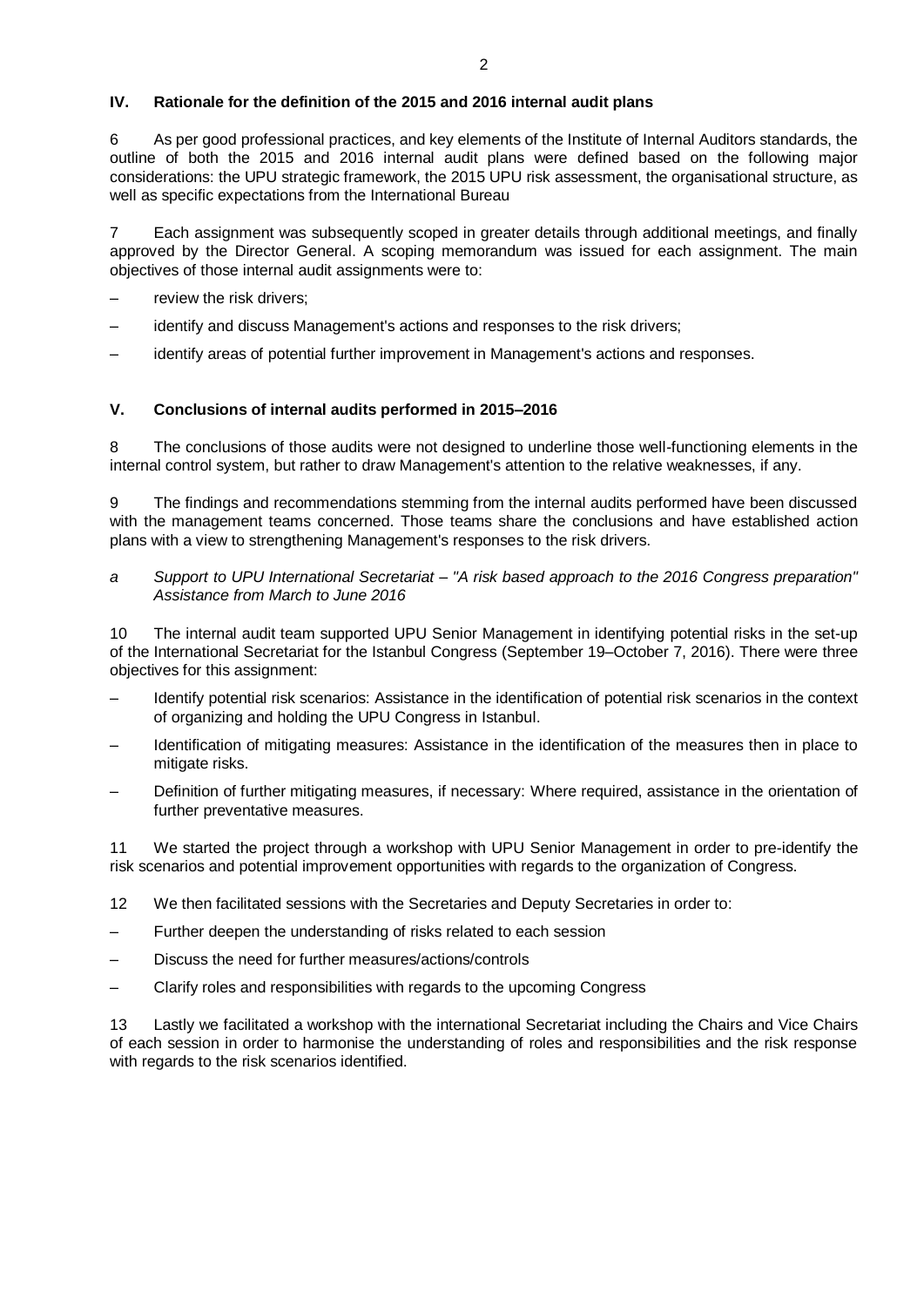## *b Internal audit – "Management's responses to Risk 9 (IT Strategy)". Field work performed from July to August 2016*

14 The risk had been described by Management as "The risk is that the IT strategy is not in line with the priorities set by the Governing bodies and the future needs of the organization."

15 The audit concluded on two Priority 1 weaknesses. The associated recommendations were the following:

- Set up an overarching IT governance body reporting to general management (e.g. "IT Steering Committee") which will benefit both existing departments.
	- Composition: To increase effectiveness, the Committee membership should be limited to a number of key individuals with key competencies
	- Mandate.
		- The mid-term mission is to define, implement and monitor the IT strategy. This includes reviewing and adopting technology options, prioritising IT projects and associated resources, monitoring progress across the IT program portfolio, monitoring service levels and IT security threats and responses, ensuring transparent authorising, recording and charging of IT services delivered to the International Bureau.
		- In the short-term the mandate also includes piloting the merger implementation during a transition period (to address change management challenges including people and organisational issues through effective communication between PTC/PIM and management)
- Review the areas outlined where some synergies can be obtained through harmonisation, for instance file storage, collaboration tools (ticketing…)
- Enforce a process so that all internal IT requests should be formally submitted to the IT Steering Committee for review, prioritisation and approval, based on business cases and decisions taken on the basis of a clear set of criteria.
- Take opportunity of the merger between the two departments to strengthen and align project management methodology, thus allowing comparison and tracking of projects.
- For projects affecting business processes (e.g. HR, Finance, DOT…), the projects should be headed and followed up by dedicated project managers from the business in charge of defining functional specifications, testing requirements, monitoring progress versus costs, and tracking potential deviations as well as performing project closure.

16 This report also highlighted two Priority 2 weaknesses which gave rise to the following recommendations:

- Consider the creation of an "enterprise architecture" role to understand the needs of both the International Bureau and external clients, propose enterprise architecture principles to the IT Steering Committee (along a recognised framework such as the Open Group Architecture Framework (TOGAF), and subsequently apply those principles along a migration path. This "enterprise architecture" role is not expected to be a full-time role.
- Develop a set of indicators related to IT service levels in the context of the overall UPU strategy, to be reported to and monitored by the IT Steering Committee
- Consider the creation of an "IT security" role to understand the evolving threats and vulnerabilities, propose responses to the IT Steering Committee, and subsequently implement and monitor the IT security response (including security policies and procedures, end-user awareness, physical security of network and infrastructure and the importance of cyber security topics in general). This "IT security" role is not expected to be a full-time role.